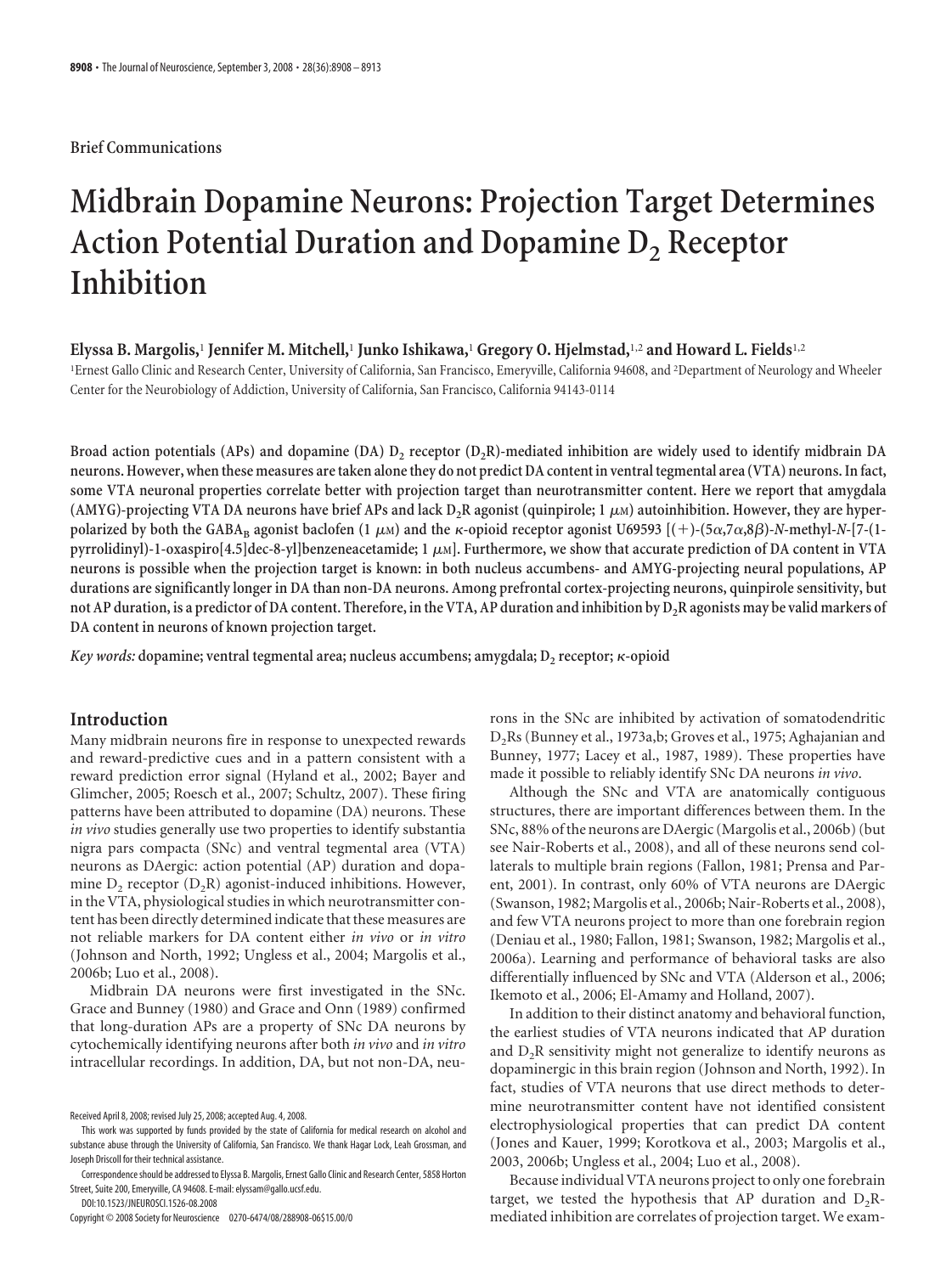ined VTA neurons projecting to the nucleus accumbens (NAc), prefrontal cortex (PFC), or amygdala (AMYG). We show here that AP duration correlates with DA content in NAc- and AMYG-projecting neurons, but not PFC-projecting neurons, and  $D_2R$  inhibition correlates well with DA content only among PFC-projecting neurons.

## **Materials and Methods**

All experiments conformed to National Institutes of Health and Ernest Gallo Clinic and Research Center animal care policy standards.

*Retrograde tracer injections.* Male Sprague Dawley rats (27–29 d) were anesthetized with isoflurane. A 1  $\mu$ l Hamilton syringe was stereotaxically placed in the PFC [from bregma (in mm): anteroposterior,  $+2.6$ ; mediolateral (ML),  $\pm$ 0.8; ventral (V),  $-4.0$  from skull surface], the NAc (anteroposterior,  $+1.5$ ; ML,  $\pm$  0.8; V, -6.7), or AMYG (anteroposterior,  $-1.0$ ; ML,  $\pm 4.5$ ; V,  $-8.0$ ). Neuro-DiI (7% in ethanol; Biotium) was slowly injected,  $0.3-1.0 \mu l$  per side. A small set of AMYG injections were completed in older (mean,  $200 \pm 5$  g; range,  $180 - 240$  g) rats (anteroposterior,  $-2.2;$  ML,  $\pm 4.8;$  V,  $-8.5$ ). After recordings, all injection sites were histologically confirmed (supplemental Fig. 1, available at www.jneurosci.org as supplemental material). Animals with improper injection placements or significant diffusion outside of the target regions were rejected.

*Slice preparation and electrophysiology.* A subset of recordings were made in control male Sprague Dawley rats (25– 40 d). Most recordings in retrogradely labeled neurons were made blind to injection site, 6 – 8 d after surgery. A subset of data shown in Figure 1 was obtained from a previous study (Margolis et al., 2006b). Horizontal brain slices (150  $\mu$ m thick) were prepared using a vibratome (Leica Instruments). Slices were prepared in ice-cold Ringer's solution (in mM: 119 NaCl, 2.5 KCl, 1.3  $MgSO_4$ , 1.0 NaH<sub>2</sub>PO<sub>4</sub>, 2.5 CaCl<sub>2</sub>, 26.2 NaHCO<sub>3</sub>, and 11 glucose saturated with 95%  $O_2$ –5%  $CO_2$ ) and allowed to recover at 35°C for at least 1 h. Slices were visualized under a Zeiss Axioskop with differential interference contrast optics and infrared, and epifluorescent illumination to visualize DiI-labeled neurons. Whole-cell recordings were made at 33°C using 2.5–4  $\text{M}\Omega$  pipettes containing the following (in mm): 123 K-gluconate, 10 HEPES, 0.2 EGTA, 8 NaCl, 2 MgATP, 0.3 Na<sub>3</sub>GTP, and 0.1% biocytin (pH 7.2, osmolarity adjusted to 275). Liquid junction potentials were not corrected during recordings.

Recordings were made using an Axopatch 1-D (Molecular Devices), filtered at 2 kHz and collected at 5 kHz using IGOR Pro (WaveMetrics). In control animals, VTA neurons were selected in an unbiased manner from throughout the VTA by superimposing a grid on the slice, numbering each grid location, and using a random number generator to choose the grid location for recording. The closest healthy cell to the randomly generated grid location was patched. In all cases, APs were collected by holding the cell in current clamp at  $I = 0$ , and only spontaneously occurring APs were measured within the first 2 min of gaining whole-cell access. Neurons were required to be firing spontaneously and stably for at least 2 min with firing rates  $> 0.25$  Hz to be included in the firing data.

Agonists, antagonists, ATP, GTP, and all other chemicals were obtained from Sigma or Tocris Bioscience.

*Identification of DA neurons.* Slices were fixed immediately after recording in 4% formaldehyde and then stored at 4°C in PBS. Slices were preblocked for 2 h at room temperature in PBS plus 0.2% BSA and 5% normal goat serum, then incubated at 4°C with a rabbit anti-tyrosine hydroxylase (TH) polyclonal antibody (1:100). Slices were then washed thoroughly in PBS with 0.2% BSA before being agitated overnight at 4°C with Cy5 anti-rabbit secondary antibody (1:100) and FITC streptavidin (6.5  $\mu$ l/ml). Sections were rinsed and mounted on slides using Bio-Rad Fluoroguard Antifade Reagent mounting media and visualized under a Zeiss LSM 510 META microscope. Primary antibodies were obtained from Millipore Bioscience Research Reagents, secondary antibodies from Jackson Immuno-Research Laboratories, and all other reagents from Sigma.

A hyperpolarization in response to bath application of the  $\kappa$ -opioid receptor (KOP-R) agonist  $(+)$ - $(5\alpha,7\alpha,8\beta)$ -*N*-methyl-*N*- $[7$ - $(1$ pyrrolidinyl)-1-oxaspiro[4.5]dec-8-yl]benzeneacetamide (U69593; 1



Figure 1. Action potential duration is correlated with D<sub>2</sub>R agonist inhibition in VTA neurons. Spontaneously firing VTA neurons from uninjected animals were tested for responses to bathapplied 1  $\mu$ M quinpirole. Open symbols represent neurons in which TH content was not determined. "a" indicates the means  $\pm$  SEM among neurons significantly inhibited by quinpirole, and "b" indicates the means  $\pm$  SEM among neurons not inhibited by quinpirole.

 $\mu$ M) was also taken as an indication that a neuron was DA (Margolis et al., 2003) except in experiments testing AMYG-projecting neurons for KOP-R sensitivity, in which immunocytochemical identification was required.

*Data analysis.* At least 10 APs from each neuron were averaged together, and the resulting trace was measured between when the membrane potential  $(V_m)$  crossed threshold (when the slope of the  $V_m$  first exceeded 5 V/s) to when the  $V<sub>m</sub>$  recrossed the threshold after the AP peak.

Results are presented as mean  $\pm$  SEM where appropriate. Differences between NAc, PFC, and AMYG projection populations were tested using a one-way ANOVA followed by the Bonferroni *t* test for pairwise multiple comparisons. Drug effects were statistically evaluated by comparing the last eight baseline data points to the last eight data points during drug application using Student's unpaired *t* test.  $p < 0.05$  was required for significance in all analyses.

## **Results**

### AP duration correlates with D<sub>2</sub>R inhibition

A significant correlation between AP duration and  $D_2R$ mediated inhibition in VTA neurons has recently been reported *in vivo* (Roesch et al., 2007). Therefore we asked whether this correlation exists *in vitro*. We measured spontaneously occurring APs and pharmacological responses in current-clamp mode in VTA neurons from control rats. DA neurons were identified by filling recorded cells with biocytin and then immunocytochemically processing them for TH content. Among randomly selected neurons, we confirmed a significant positive correlation between longer AP duration and the presence of  $D_2R$  agonist inhibition (Spearman rank order correlation,  $p < 0.001$ ) (Fig. 1). However, consistent with previous*in vitro* data (Johnson and North, 1992), neither AP duration nor  $D_2R$  sensitivity correlated with TH content.

#### **Action potential duration correlates with projection target**

To examine whether AP duration sorts by projection target, we injected the fluorescent retrograde tracer DiI into one of three VTA projection targets: the NAc, PFC, or AMYG. One week later, we recorded from retrogradely labeled neurons (for injection sites, see supplemental Fig. 1, available at www.jneurosci.org as supplemental material; for recording locations, see supplemental Fig. 2, available at www.jneurosci.org as supplemental material). We found that the AP durations of  $TH(+)$  VTA neurons vary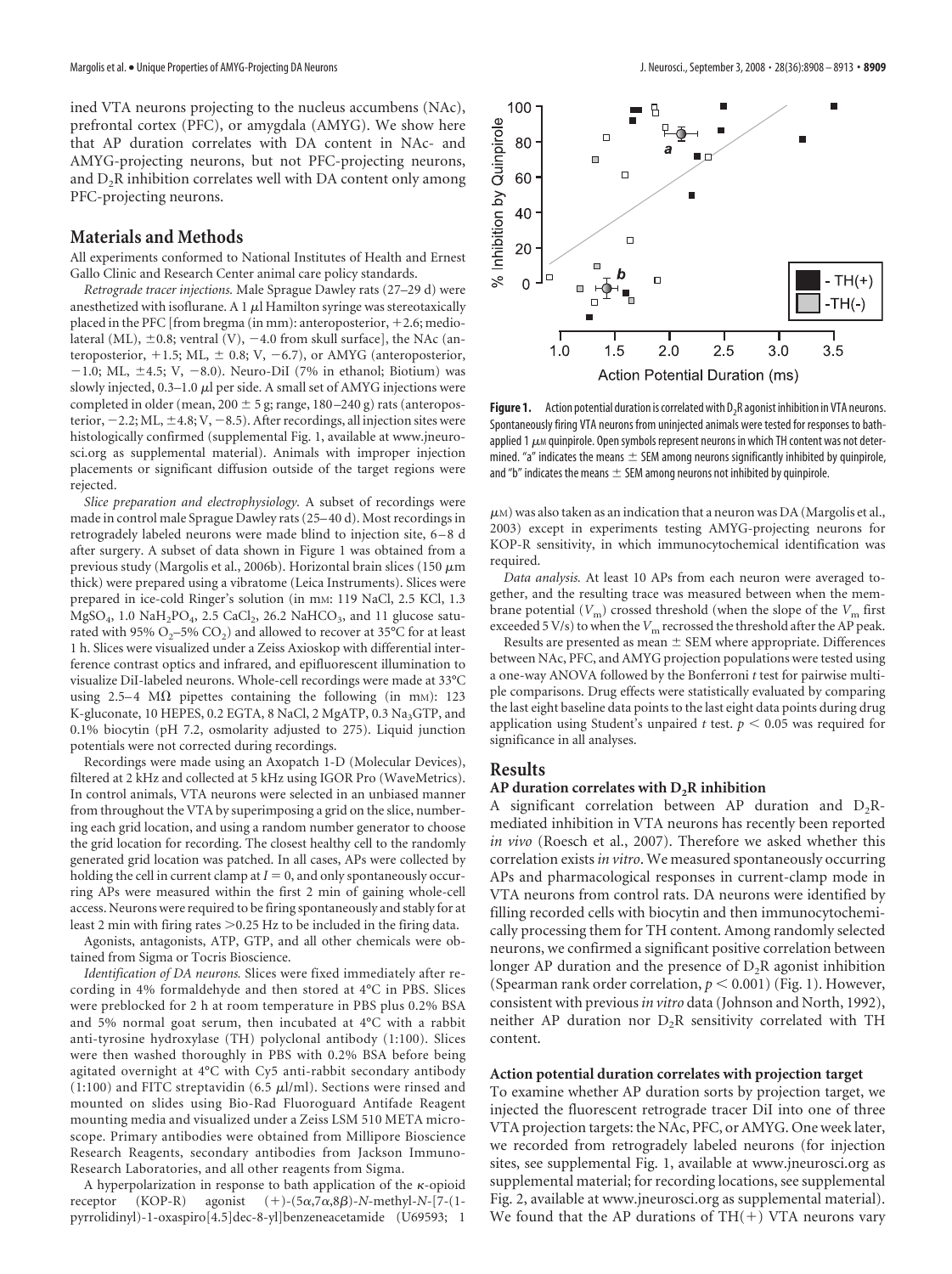

Figure 2. Amygdala-projecting VTA DA neurons have short duration action potentials. A, Example APs collected from neurons that project to the AMYG, PFC, or NAc with the corresponding immunocytochemistry. Neurons were labeled by the retrograde marker Dil (red), filled with biocytin during the recording (green), and immunocytochemically identified as TH(+) (blue). *B*, The distribution of AP durations in confirmed TH(+) neurons (top), /<sub>h</sub>(+), TH(—) neurons (middle), and /<sub>h</sub>(—) neurons (bottom) for each projection target. Rectangles represent the 25th and 75th percentiles of each sample, the solid black vertical lines indicate the means, and the broken gray line at 1.87 ms is the longest AP duration recorded in an NAc-projecting TH(-) neuron.

with projection target (Fig. 2; supplemental Table 1, available at www.jneurosci.org as supplemental material). Among  $TH(+)$ VTA neurons, AMYG-projecting cells exhibited the briefest AP durations, and they were significantly shorter than those of NAcprojecting cells. The APs of  $TH(+)$  VTA neurons projecting to the PFC were also significantly briefer than NAc-projecting  $TH(+)$  neurons, but tended to be longer than those of AMYGprojecting neurons.

We also examined  $TH(-)$  VTA neurons. These included both  $I<sub>h</sub>(+)$  and  $I<sub>h</sub>(-)$  neurons in each of the three projection populations. Among NAc-projecting neurons, the mean AP durations of both  $I_h(-)$  and  $I_h(+)$  TH(-) neurons were significantly shorter in duration than those of  $TH(+)$  neurons. There was a relatively small overlap in the distributions of NAc-projecting  $TH(+)$  and either type of  $TH(-)$  neurons (Fig. 2*B*; supplemental Table 1, available at www.jneurosci.org as supplemental material). The AP durations of AMYG-projecting  $TH(-)$  neurons were also shorter than AMYG-projecting TH(+) neurons (Fig. 2B). In contrast, the distributions of AP durations among all three types of PFC-projecting neurons were similar (Fig. 2*B*; supplemental Table 1, available at www.jneurosci.org as supplemental material). Importantly, the AP durations of AMYG-projecting  $TH(+)$ neurons were briefer than many NAc- or PFC-projecting  $TH(-)$ neurons.

#### **Inhibition by D<sub>2</sub>R activation sorts by projection target**

Given that randomly selected neurons with short duration AP neurons are not inhibited by  $D_2R$  activation, we hypothesized that AMYG-projecting neurons should not be inhibited by  $D_2R$ agonists. Indeed, none of the seven tested AMYG-projecting TH(+) neurons were hyperpolarized by 1  $\mu$ M quinpirole. Further, only 3 of 23 AMYG-projecting neurons were significantly hyperpolarized by quinpirole; in fact, there was a slight trend among AMYG-projecting  $TH(+)$  neurons for quinpirole to be depolarizing (supplemental Table 2, available at www. jneurosci.org as supplemental material). As a positive control, the  $GABA_B$  agonist baclofen (1  $\mu$ M) yielded a robust hyperpolarization in neurons not hyperpolarized by quinpirole (five of six neurons) (Fig.  $3Ai$ ). In addition, there was no response to the  $D_2R$ 

antagonist sulpiride (10  $\mu$ m) in these cells (1.0  $\pm$  1.1 mV; *n* = 3), ruling out the possibility that this lack of hyperpolarization in response to quinpirole was caused by tonic activation of  $D_2Rs$  by endogenously released DA. In contrast, most PFC- (78%) and NAc- (69%) projecting  $TH(+)$  neurons did exhibit significant hyperpolarizations in response to quinpirole (Fig. 3*B*,*C*; supplemental Table 2, available at www.jneurosci.org as supplemental material).

Similar to our findings for PFC-projecting, but not NAcprojecting, VTA DA neurons (Margolis et al., 2006a), AMYGprojecting  $TH(+)$  neurons were hyperpolarized by the KOP-R selective agonist U69593 (1 μM) (Fig. 3Aii).

To examine the possibility that the unique and unexpected properties of AMYG-projecting DA neurons are related to the developmental stage of our rats [postnatal day 33 (P33)–P35 when they were killed] (Grace et al., 2007), we repeated our AP duration and quinpirole experiments in AMYG-projecting VTA neurons in older rats (200  $\pm$  5 g at surgery). Recordings were completed 8 –9 d after surgery. Consistent with our findings in younger animals, quinpirole did not hyperpolarize any of the seven tested AMYG-projecting neurons, including four confirmed as TH(+). Furthermore, the AP durations of TH(+) AMYG-projecting DA neurons were consistently shorter (1.95  $\pm$ 0.09 ms;  $n = 5$ ) than other VTA DA neurons, yet still longer than those of  $TH(-)$  AMYG-projecting neurons (supplemental Table 1, available at www.jneurosci.org as supplemental material). Therefore there were no changes in these properties in the VTA over the course of adolescence.

# **Discussion**

We show here that AP duration and  $D_2R$  agonist responses in VTA neurons sort by projection target. *In vivo* recordings typically presume TH content based on AP duration and  $D_2R$  agonist response. However, our results show that the use of these criteria to identify VTA DA neurons will lead to a sample that not only includes a significant number of non-DA neurons but, equally important, excludes many DA neurons. In particular, when using both of these markers, DA neurons that project to the NAc will be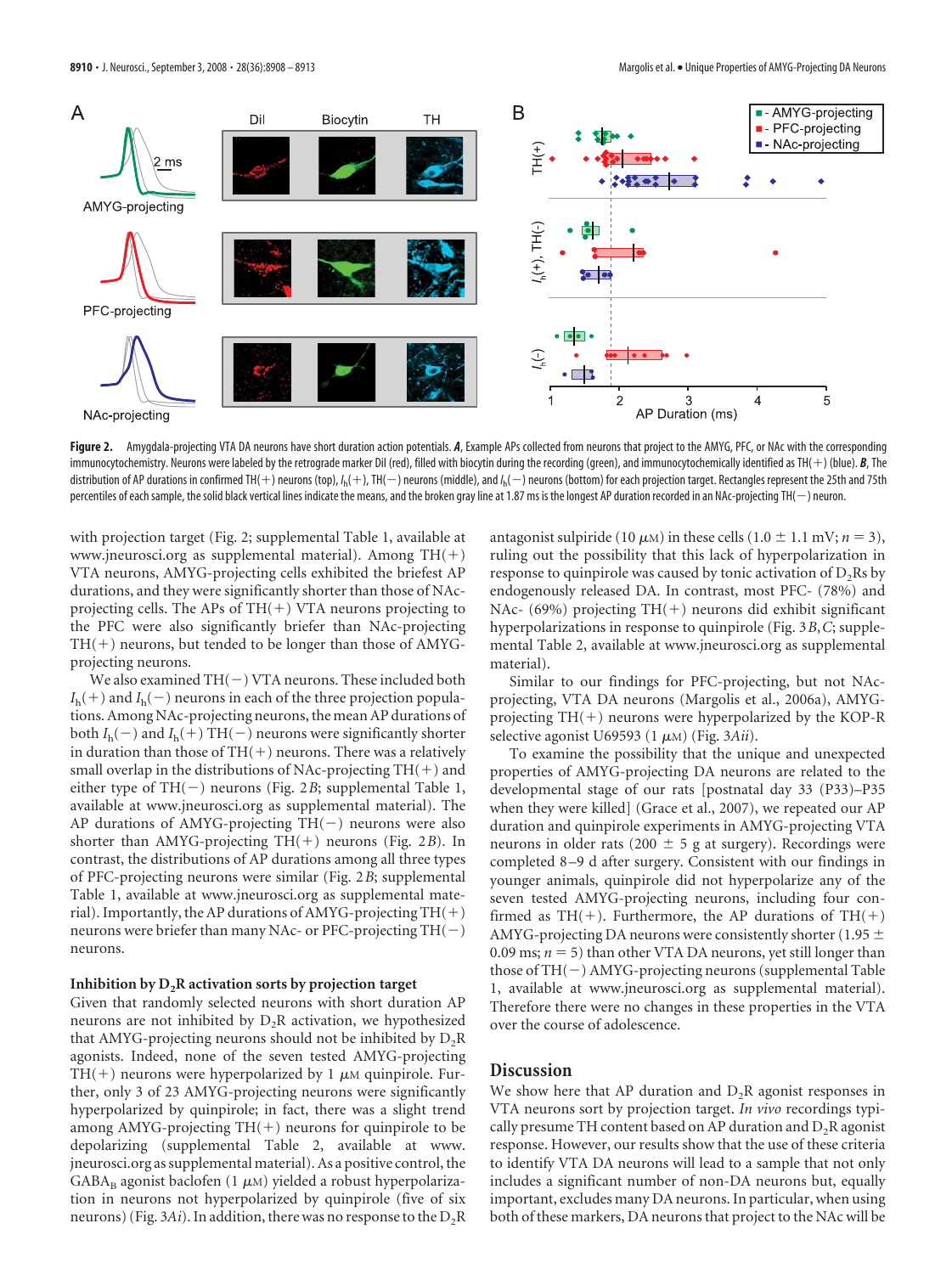

neurons will depend strongly on the experimental conditions; electrode properties, filter settings, and amplifier design will all affect AP duration measurements. Regardless, the consistencies between our work and *in vivo* studies indicate that the relative patterns described in this report are likely to hold for other preparations.

Our results differ sharply from those recently reported in mouse VTA. For instance, in the mouse,  $D_2R$ -mediated hyperpolarizations are not present in PFCprojecting neurons (Lammel et al., 2008), but are present in AMYG-projecting VTA neurons (Ford et al., 2006; Lammel et al., 2008). We show here that in the rat PFCprojecting but not AMYG-projecting neurons are hyperpolarized by  $D_2R$  agonists. In the mouse, the AP durations of NAcprojecting neurons are shorter than those in AMYG-projecting neurons (Lammel et al., 2008), unlike our current findings in the rat. The *I*<sup>h</sup> is absent in mouse PFCprojecting VTA DA neurons (Lammel et al., 2008), but is large in rat PFCprojecting DA neurons (Margolis et al., 2006a). Also in the mouse, many NAcprojecting neurons, but not AMYGprojecting neurons, are inhibited by KOP-R agonists (Ford et al., 2006). In the rat AMYG-projecting DA neurons are inhibited by KOP-R agonists (Fig. 3*Aii*), but NAc-projecting DA neurons are not (Margolis et al., 2006a). These differences indicate that the properties of different populations of VTA DA neurons do not generalize between species. Importantly, they also indicate that different subpopu-

**Figure 3.** Amygdala-projecting VTA neurons are not hyperpolarized by  $D_2R$  activation. *Ai*, Example AMYG-projecting TH(+) VTA neuron: 1  $\mu$ M quinpirole (quin) application did not modulate the membrane potential; however, 1  $\mu$ M of the GABA<sub>B</sub> receptor agonist baclofen (bac) hyperpolarized the cell. *Aii*, Example AMYG-projecting neuron hyperpolarized by the KOP-R agonist U69593 (1  $\mu$ *M*). *B*, **C**, Example PFC-projecting (*B*) and NAc-projecting (**C**) TH(+) VTA neurons hyperpolarized by 1  $\mu$ *M* quinpirole. Tables indicate the number of neurons hyperpolarized or not in each projection.

overrepresented in the sample, whereas AMYG-projecting DA neurons will be uniformly excluded.

The majority of recordings reported here were from adolescent rats. Although neural properties in older rats may be different, our*in vitro* data are consistent with previous*in vivo* studies in adult rats in which researchers used antidromic stimulation to identify projection target and conduction velocity to identify putative DA neurons for both NAc-projecting (Yim and Mogenson, 1980) and PFC-projecting (Shepard and German, 1984) VTA neurons. Specifically, Mogenson and colleagues showed that AP duration sorts with presumed DA content among NAcprojecting VTA neurons (Maeda and Mogenson, 1982), and that 89% of putative DA neurons and 40% of putative non-DA neurons that project to the NAc are inhibited by  $D_2R$  activation (Yim and Mogenson, 1980). These numbers are similar to our proportions of NAc-projecting quinpirole-responsive neurons (Fig. 3). Although there are no published *in vivo* data on the properties of AMYG-projecting VTA neurons to which we can compare our findings, the consistencies between the properties measured at two developmental time points here suggest stable neural properties in this projection. Our data are also consistent with a recent *in vivo* report of "novel" rat VTA neurons including  $TH(+)$  neurons with shorter duration APs and  $TH(-)$  neurons inhibited by quinpirole (Luo et al., 2008). It is important to note that the exact values determined for AP duration of different populations of

lations of VTA neurons will be isolated in the mouse and the rat if AP duration and  $D_2R$  agonist responses are used as identification criteria. Therefore the emerging differences between mice and rats caution against generalizing findings between species, in particular with respect to VTA neuronal properties.

We propose that a major step to improve the interpretation of *in vivo* electrophysiological data collected in the VTA is to sample all VTA neurons, identifying projection target wherever possible (Yim and Mogenson, 1980; Melis et al., 2000). In addition, projection target identification will allow the investigator to determine whether a VTA neuron is DA-containing with much greater reliability (Fig. 4). For instance, our present data suggest that among NAc-projecting neurons the probability is 1.0 that a neuron is  $TH(+)$  if its AP duration is greater than the median of the NAc-projecting population. Even among AMYG-projecting neurons with much shorter AP durations overall, the probability is 0.82 that a neuron is  $TH(+)$  if its AP duration is greater than the median. Finally, a PFC-projecting VTA neuron that is inhibited by a  $D_2R$  agonist has a 0.88 probability of being TH(+) based on our current data. Postsynaptic inhibition by a KOP-R agonist may prove to be an even more accurate pharmacological tool for identifying  $TH(+)$  neurons among PFC-projecting VTA neurons, because KOP-R agonists inhibited 100% of tested PFCprojecting  $TH(+)$  neurons (Margolis et al., 2006a).

One major functional implication of these findings is that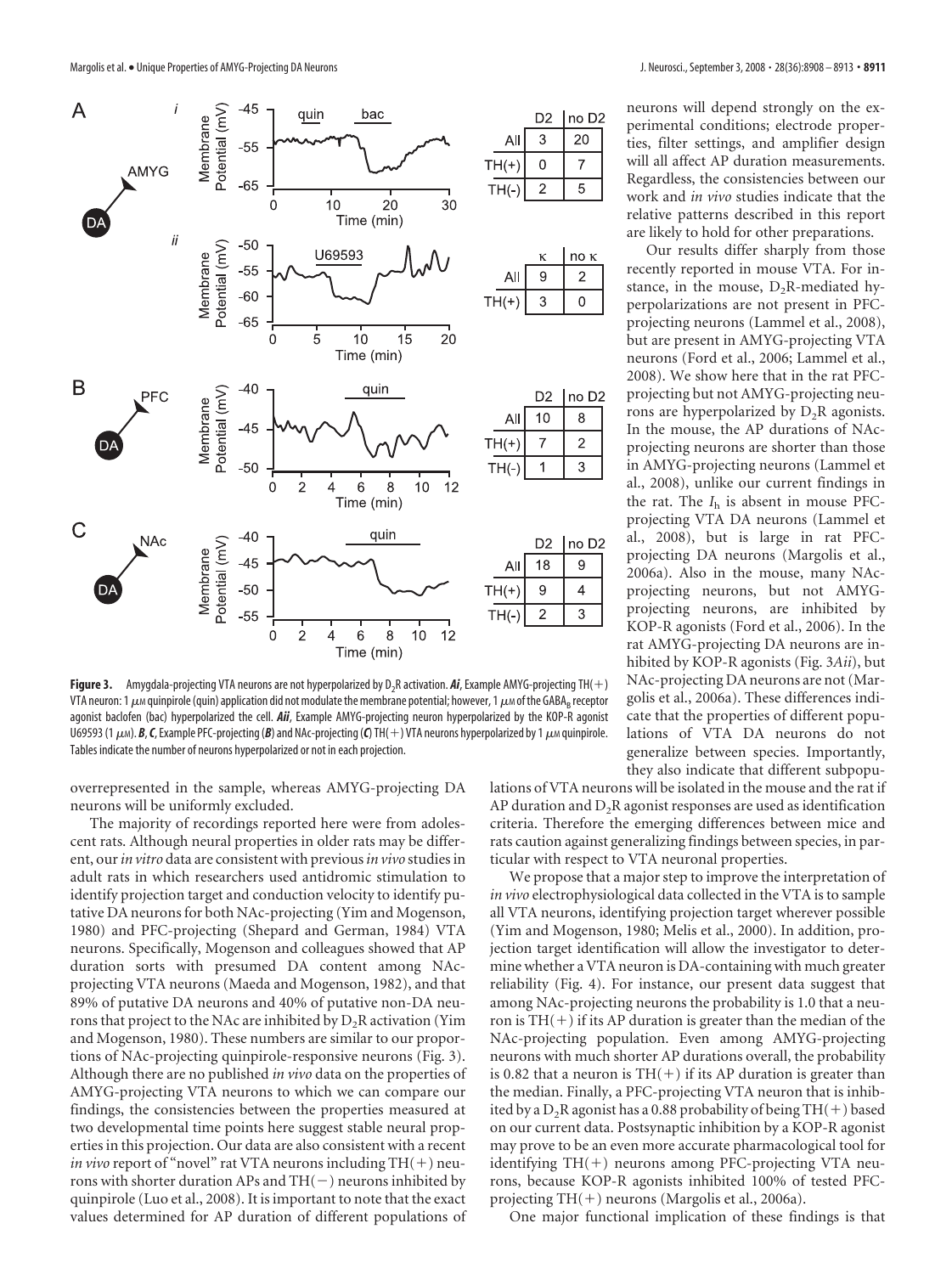local DA release in the VTA, from either dendrites or axon collaterals (Bayer and Pickel, 1990), will differentially modulate neighboring populations of VTA neurons with different projection targets and neurotransmitter content. That is, whereas NAc- and PFC-projecting VTA DA neurons will be directly inhibited by local DA release, AMYG-projecting DA neurons will not. KOP-R agonists will postsynaptically inhibit a different subset of VTA neurons: DA neurons that project to the PFC and AMYG, but not those that project to the NAc (Margolis et al., 2006a). Such combinations of postsynaptic effects provide a mechanism by which distinct subsets of VTA neurons can be activated or inhibited.

Researchers have reported that in rats and monkeys there is a common neural discharge pattern among long-duration AP neurons in the VTA. These neurons fire in response to novel stimuli, unexpected reward, and reward-predictive cues, and in a pattern consistent with a reward expectancy error signal (Hyland et al., 2002; Fields et al., 2007; Schultz, 2007). Experiments using fast scan cyclic voltammetry detection of DA release in the NAc

also support the hypothesis that at least some of the neurons exhibiting these firing patterns are DA neurons that project to the NAc (Phillips et al., 2003; Roitman et al., 2004; Day et al., 2007). Our present findings indicate that many neurons with longduration APs are in fact NAc-projecting DA neurons. However, because most investigators making *in vivo* recordings during behavioral tasks have excluded neurons that do not have very longduration APs, firing patterns of VTA DA neurons with shorter duration APs that project to nonstriatal targets are unknown. It is possible that such neurons have firing patterns distinct from those of NAc-projecting DA neurons. In view of the critical roles of DA release in a variety of important functions including working memory (Phillips et al., 2008), learning, motivation, and reinforcement (Fields et al., 2007), and that the dysfunction of midbrain DA neurons contributes to disease states such as schizophrenia (Sesack and Carr, 2002), attention deficit hyperactivity disorder (Viggiano et al., 2003), and drug addiction (Lüscher and Ungless, 2006), it is essential that we have a more complete understanding of the firing patterns of all classes of VTA DA neurons. Here we show that determining the projection target of VTA neurons increases the accuracy of DA neuron identification in addition to the inherent value of knowing the connectivity of the neuron in question. Consequently, this approach has the potential to provide insight into how different subpopulations of VTA neurons contribute to reward, motivation, and several common disease states.

#### **References**

- Aghajanian GK, Bunney BS (1977) Pharmacological characterization of dopamine "autoreceptors" by microiontophoretic single-cell recording studies. Adv Biochem Psychopharmacol 16:433–438.
- Alderson HL, Latimer MP, Winn P (2006) Intravenous self-administration of nicotine is altered by lesions of the posterior, but not anterior, pedunculopontine tegmental nucleus. Eur J Neurosci 23:2169 –2175.



Figure 4. AP duration identifies TH(+) neurons in AMYG- and NAc-projecting VTA populations. A, A median split of the AP durations was made within each projection population among immunocytochemically identified neurons. Among AMYG- and NAc-projecting neurons, the probability is high that a neuron with an AP duration greater than the median is TH( $+)$ . AP duration does not correlate with TH content among PFC-projecting neurons. *B*, AP duration histograms of all recorded neurons for each projection. Lighter bars indicate durations less than the median. *C*, D<sub>2</sub>R inhibition is a better predictor of TH content among PFC-projecting neurons.

Bayer HM, Glimcher PW (2005) Midbrain dopamine neurons encode a quantitative reward prediction error signal. Neuron 47:129 –141.

- Bayer VE, Pickel VM (1990) Ultrastructural localization of tyrosine hydroxylase in the rat ventral tegmental area: relationship between immunolabeling density and neuronal associations. J Neurosci 10:2996 –3013.
- Bunney BS, Walters JR, Roth RH, Aghajanian GK (1973a) Dopaminergic neurons: effect of antipsychotic drugs and amphetamine on single cell activity. J Pharmacol Exp Ther 185:560 –571.
- Bunney BS, Aghajanian GK, Roth RH (1973b) Comparison of effects of L-dopa, amphetamine and apomorphine on firing rate of rat dopaminergic neurones. Nat New Biol 245:123–125.
- Day JJ, Roitman MF, Wightman RM, Carelli RM (2007) Associative learning mediates dynamic shifts in dopamine signaling in the nucleus accumbens. Nat Neurosci 10:1020 –1028.
- Deniau JM, Thierry AM, Feger J (1980) Electrophysiological identification of mesencephalic ventromedial tegmental (VMT) neurons projecting to the frontal cortex, septum and nucleus accumbens. Brain Res 189:315–326.
- El-Amamy H, Holland PC (2007) Dissociable effects of disconnecting amygdala central nucleus from the ventral tegmental area or substantia nigra on learned orienting and incentive motivation. Eur J Neurosci 25:1557–1567.
- Fallon JH (1981) Collateralization of monoamine neurons: mesotelencephalic dopamine projections to caudate, septum, and frontal cortex. J Neurosci 1:1361–1368.
- Fields HL, Hjelmstad GO, Margolis EB, Nicola SM (2007) Ventral tegmental area neurons in learned appetitive behavior and positive reinforcement. Annu Rev Neurosci 30:289 –316.
- Ford CP, Mark GP, Williams JT (2006) Properties and opioid inhibition of mesolimbic dopamine neurons vary according to target location. J Neurosci 26:2788 –2797.
- Grace AA, Bunney BS (1980) Nigral dopamine neurons: intracellular recording and identification with L-dopa injection and histofluorescence. Science 210:654 –656.
- Grace AA, Onn SP (1989) Morphology and electrophysiological properties of immunocytochemically identified rat dopamine neurons recorded *in vitro*. J Neurosci 9:3463–3481.
- Grace AA, Floresco SB, Goto Y, Lodge DJ (2007) Regulation of firing of dopaminergic neurons and control of goal-directed behaviors. Trends Neurosci 30:220 –227.